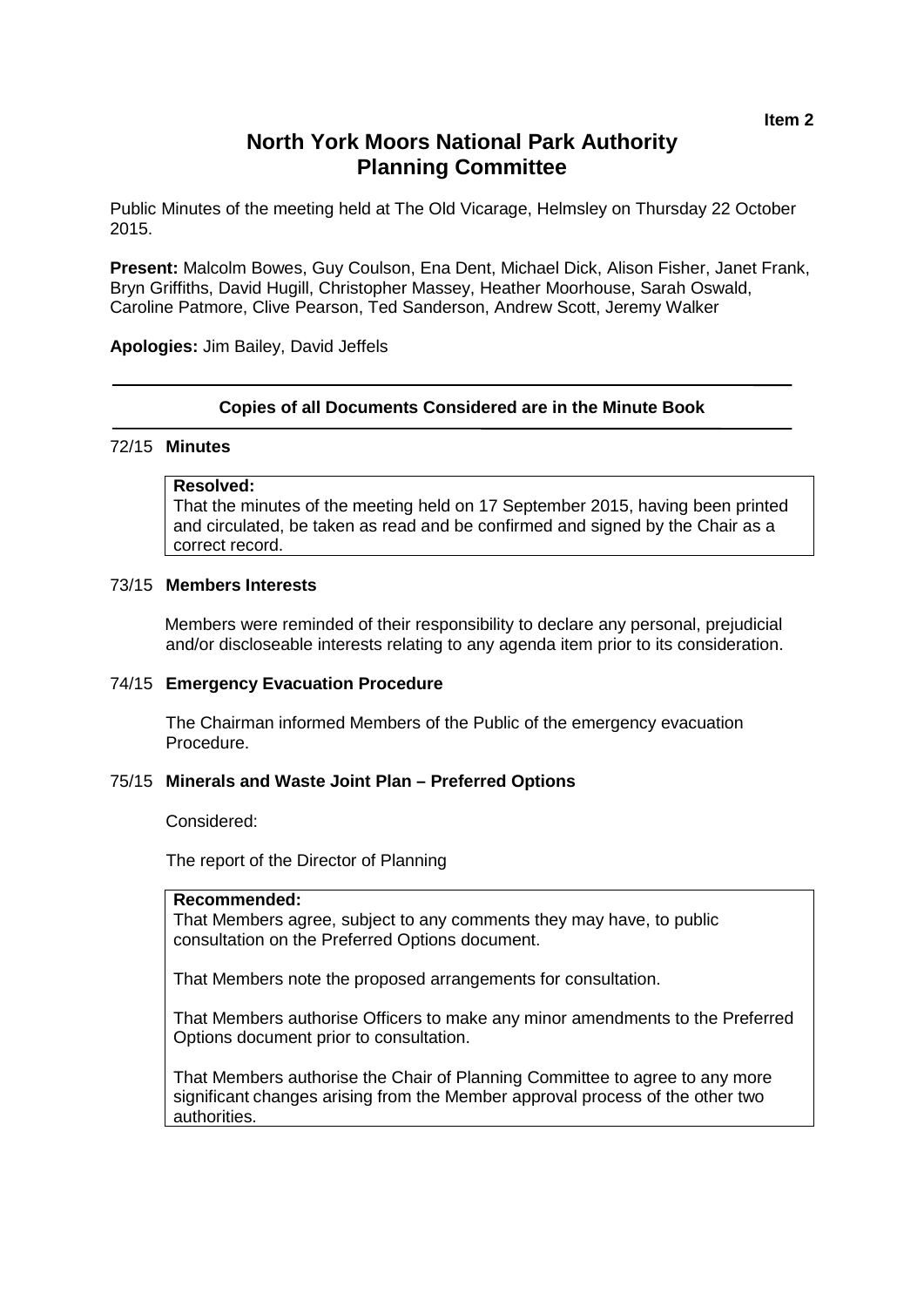**Resolved:**

That Members agreed to public consultation on the Preferred Options document, subject to the amendments set out on the Members Update Sheet:

## **Policy M16: Overall spatial policy for hydrocarbon development**

Amendments are proposed to Policy M16 to better reflect the position of hydrocarbon development in protected areas. The amended Policy is as follows:

## **Policy M16: Overall spatial policy for hydrocarbon development**

Proposals for development of unconventional hydrocarbons, including proposals involving hydraulic fracturing, will not be supported where they are located within the National Park, AONBs, Protected Groundwater Source Areas and World Heritage Sites.

For conventional hydrocarbons development within and lateral hydraulic fracturing underneath designated areas identified above, applicants will need to demonstrate that all options for undertaking the development in other, non-designated, areas licensed to the applicant by DECC have been fully considered before bringing forward proposals in designated areas. Where such proposals for production are located in, or in the case of hydraulic fracturing underneath the National Park or AONBs, these will be considered to comprise major development and will be refused except in exceptional circumstances in accordance with Policy D04.

Where proposals are in close proximity to the National Park and AONBs special care must be taken to avoid harming the setting and/or special qualities of these designated areas. Hydrocarbon developments which comprise "straddling applications" crossing National Park boundaries will be assessed in accordance with Policy DO4

Proposals for conventional and unconventional hydrocarbons development across the rest of the Plan area will be supported where it can be demonstrated that there would be no unacceptable impacts, taking into account proposed mitigation measures, on the environment or on local amenity or on the setting of heritage assets including the historic City of York and where they are consistent with other relevant policies in the Plan. Particular regard will be had to protecting designated Green Belt from harm resulting from hydrocarbons development.

In determining proposals, consideration will be given to any cumulative impacts arising from other hydrocarbon development activity in proximity to the proposed development, including any impacts arising from successive hydrocarbons development taking place over substantial periods of time. Proposals will be supported where there would be no unacceptable cumulative impacts.

The supporting information is also to be amended to address the issues around lateral fracking underneath designated areas and also to make reference to protected areas of conservation. The amendments proposed are:

5.109 The NPPF indicates that great weight should be given to conserving landscape and scenic beauty in National Parks and AONBs, which have the highest status of protection in relation to landscape and scenic beauty.

The Government has set out through draft secondary legislation to the Infrastructure Act that fracking will not be supported at sites within National Parks, AONBs, protected groundwater source areas and world heritage sites. The Act also clearly prohibits hydraulic fracturing from taking place in any land at a depth of less than 1,200m.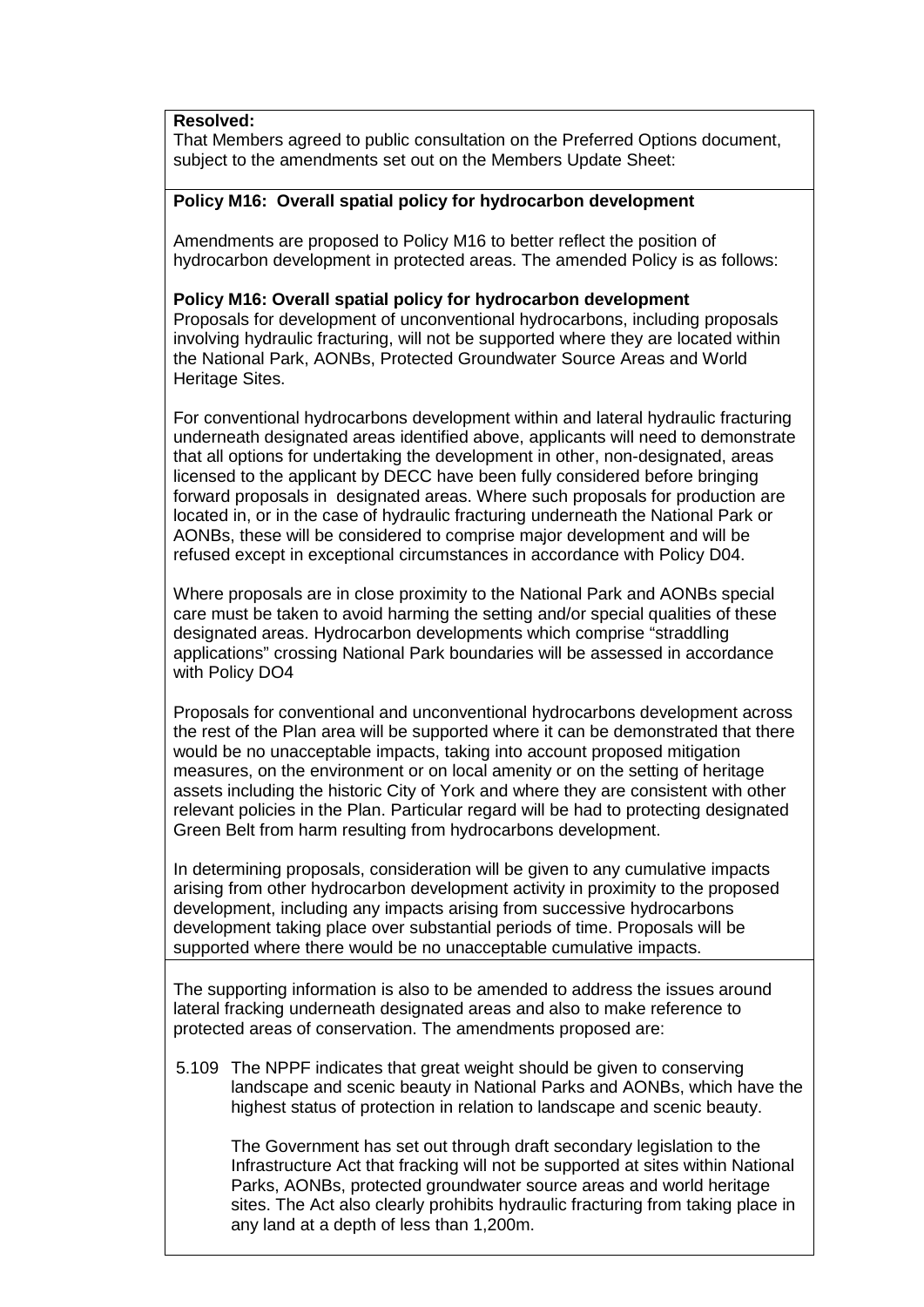However, there is more ambiguity when considering the potential for lateral fracking under the National Park or other protected areas from locations beyond their boundary. It is considered that mining operations and drilling at any depth would constitute "development" as defined in the Town and Country Planning Act ("development" means the carrying out of building, engineering, mining or other operations in, on, over or under land, or the making of any material change in the use of any buildings or other land) and therefore a straddling application would need to be submitted to both relevant authorities. As the Act only refers to fracking it is considered that the starting point in Policy M16 is that for all applications for unconventional and conventional hydrocarbons proposals within the National Park and AONB's will be considered as major development and should be steered away from these highly protected areas. Further details on how proposals are assessed in terms of the major development test are set out in Policy D04.

## **Policy M23: Potash, polyhalite and salt supply**

Revised Policy and supporting text:

## **Policy M23: Potash, polyhalite and salt supply**

Proposals for the extraction of potash, salt or polyhalite from new sites within the North York Moors National Park and renewed applications for the existing sites at Boulby Mine and Doves Nest Farm beyond their current planning permissions will be assessed against the criteria for major development set out in Policy D04. Proposals for sub-surface lateral extensions to the permitted working area for Boulby Potash Mine and the Doves Nest Farm site in locations accessible from the existing site and proposals for new sites outside of the National Park, will be supported where it can be demonstrated that the following criteria have been satisfactorily addressed;

- i. The proposals will reduce the impact on the special qualities of the National Park or where this is not possible include substantial mitigation measures to improve the special qualities of the Park;
- ii. The effects of subsidence upon land stability and important surface structures, infrastructure (including flood defences) and environmental and cultural designations, can be monitored and controlled so as to prevent unacceptable impacts;
- iii. The proposed arrangements for disposal of mining waste materials arising from the development are acceptable; and
- iv. The requirements of Policy I01 for transport and infrastructure have been fully considered; and
- v. The proposals would be consistent with other relevant development management policies in the Plan.
- 5.144 Potash is identified as a mineral of local and national importance in the NPPF, which requires policies to be included for its extraction. There is however no requirement within national policy to maintain a certain level of potash reserves.

Potentially viable resources of potash are understood to lie mainly beneath the North York Moors National Park. Where proposals for new potash (including polyhalite) mining activities are located within the National Park they will need to be considered in accordance with the requirements of the major development test. This includes extensions to the operating period or renewal applications for the existing mine sites at Boulby and Doves Nest Farm.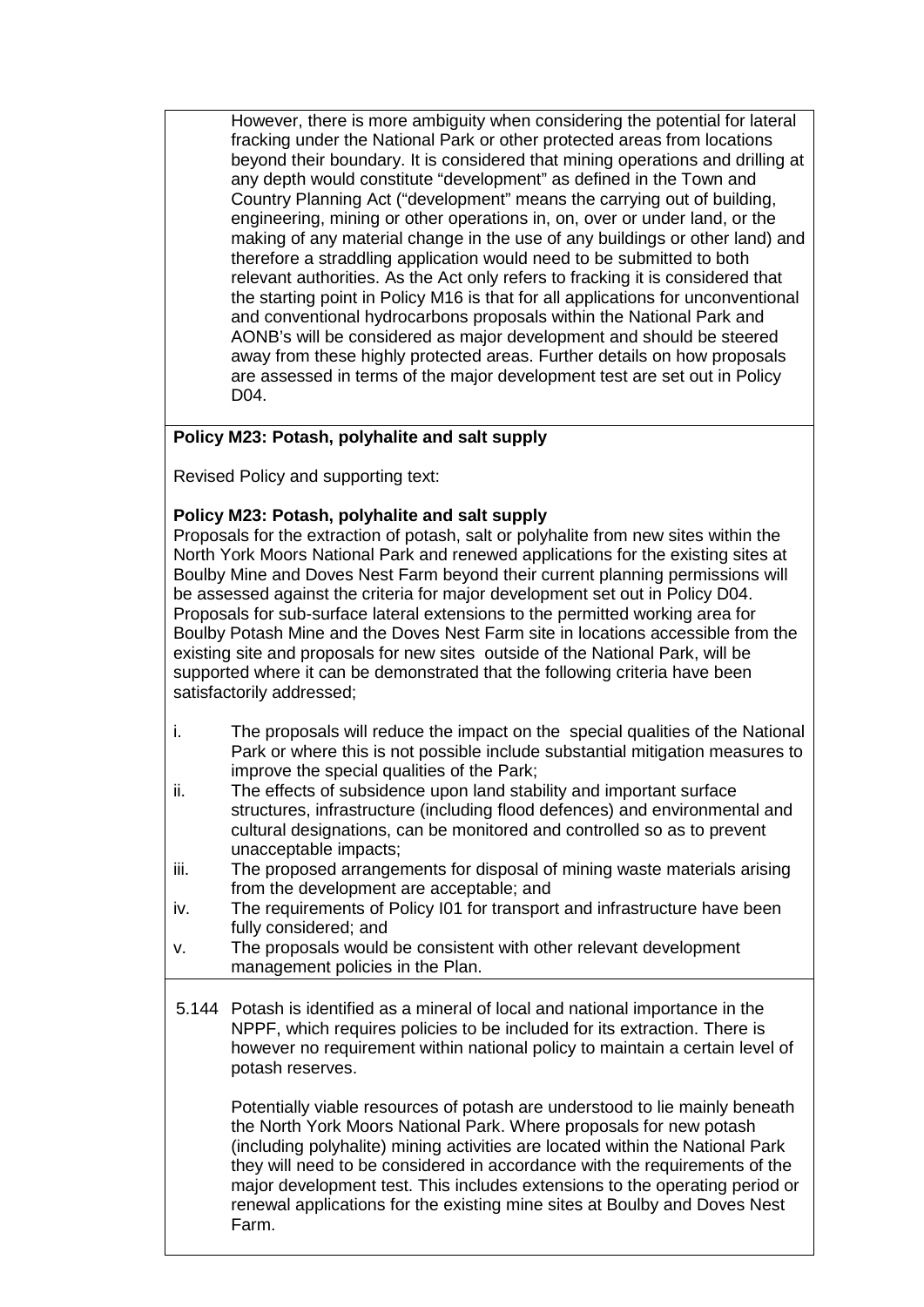For these reasons it is not considered appropriate to allocate proposed sites in the Minerals and Waste Joint Plan but to consider any new proposals against the policy requirements set out above.

- 5.145 The UK's only working potash mine is located at Boulby which is in the north eastern area of the North York Moors National Park. The mine has been producing potash since 1973, with mining currently occurring at depths of 800-1350m below ground with operations extending to 14km offshore. In 2014 a planning application was submitted for a new mine in the National Park at Doves Nest Farm for the extraction of polyhalite. The proposal also includes a 37km tunnel which will be used to conveyor the material to a handling facility at Wilton on Teesside. The National Park Authority resolved in June 2015 to grant permission for the development, subject to completion of a legal agreement.
- 5.146 Rock salt is mined as a by-product of potash extraction at Boulby mine. The rock salt is transported by rail to Teesside from where it is either exported or transported to locations within the UK, with a small amount transported by road to local authorities for use on roads.

## **Policy D01 - Presumption in favour of sustainable minerals and waste development**

To add to last paragraph:

Where proposals constitute major development in the National Park and AONBs they will be assessed against the requirements for major development in designated areas set out in national policy **and Policy D04 of this Plan**.

## **Policy D04 – North York Moors National Park and the AONBs**

Amendment to Part Two of Policy to read:

Part Two – All other developments

The CYC reported the Preferred Options Plan to their Local Plan Working Group (held on 19.10.2015) and agreed to recommend to the CYC's Executive Members to agree the documents for public consultation subject to amendments discussed at the meeting. The proposed amendments refer to:

- 1. the inclusion of additional wording regarding the de-commissioning (making safe) of shale gas (fracking) wells post-production;
- 2. considering whether it is feasible (not contrary to Government policy) to make reference to nature conservation sites (SSSI and SPA) in policy M16 (shale gas) or at least make stronger linkages with other biodiversity policies in the Plan (DO7);
- 3. make reference to potential hazardous waste water as a result of shale gas production.

Amendments to the Plan have been suggested to address these concerns, which are summarised as follows:

1. Additional criteria are to be added to Policy M17 and M18 requiring well sites to be safely sealed in accordance with best practice following completion of exploration and/or appraisal. Within the supporting text, an additional paragraph is to be added requiring that following completion of drilling and appraisal activities any wells not to be used for subsequent production should be should be sealed in accordance with best practice to ensure their longer term safety.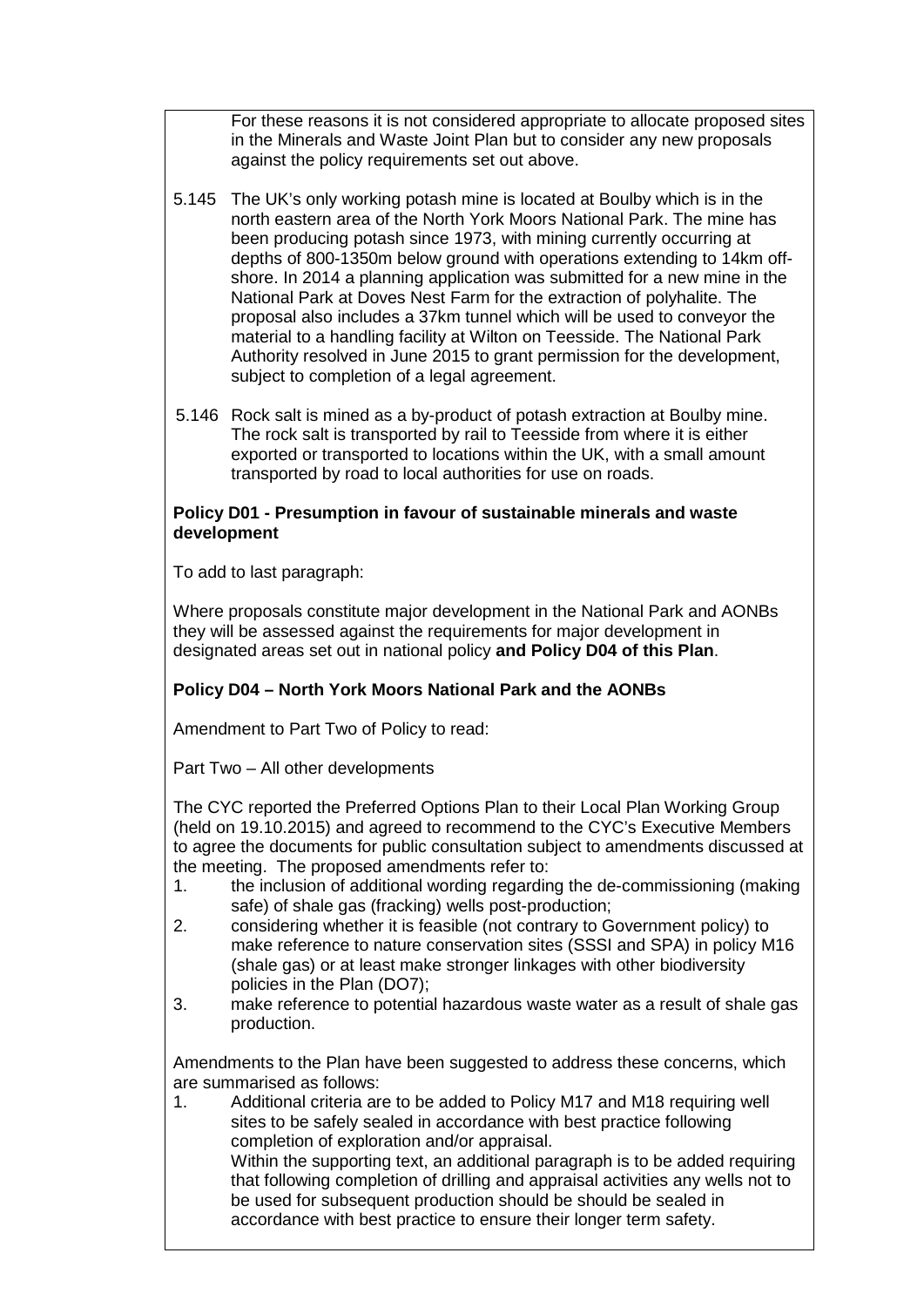Additional information will include information about the dismantling of equipment and clearance of the site, sealing of any wells in accordance with best practice to ensure long term safety.

- 2. Additional paragraph inserting into the policy justification to accompany Policy M16 highlighting the internationally and nationally significant sites which fall outside the definition of "protected areas" (such as SAC's, SPA's, RAMSAR sites and SSSI's) and reiterate that these sites are covered under the development management policies of D06, D07 and D08 which provide specific policy protection for these and other assets.
- 3. Paragraph 6.89 (Waste Water and Sewage Sludge) will highlight potential hazardous waste and the need for it to be managed through specialist facilities in order to ensure appropriate protection of the environment and local communities.

## **Members made the following comments/suggestions:**

- That Officers seek clarification from Mineral Planners at North Yorkshire County Council of the accepted terminology for 'unconventional hydrocarbons'
- That point ii of Policy M23 covers defence against coastal erosion
- That Policy M23 includes 'surface development and infrastructure'

Members noted the proposed arrangements for consultation.

Members authorised Officers to make minor amendments to the Preferred Options document prior to consultation.

Members authorised the Chair of Planning Committee to agree to any more significant changes arising from the Member approval process of the other two authorities.

#### 76/15 **Miscellaneous Items**

Considered:

The report of the Director of Planning.

That the report be noted.

## 77/15 **Applications for Planning Permission**

The following members of the public addressed the meeting regarding the Plans List Items indicated:

Plans List Item 1 – Colleen Alexander spoke in favour of the application, Martin Connell spoke against the application, Sir Michael Carlisle spoke on behalf of Lastingham Parish Meeting and Mrs Cawley spoke on behalf of Spaunton Parish Meeting. At the Chair's discretion the representative of Lastingham Parish Meeting spoke before the objector.

Plans List Item 2 – Matthew Waugh spoke in favour of the application and Philip Trevelyan spoke against the application.

Plans List Item 4 – Paul Osborne spoke in favour of the application.

Plans List Item 6 – Gareth Dockerty spoke in favour of the application.

**Resolved:**